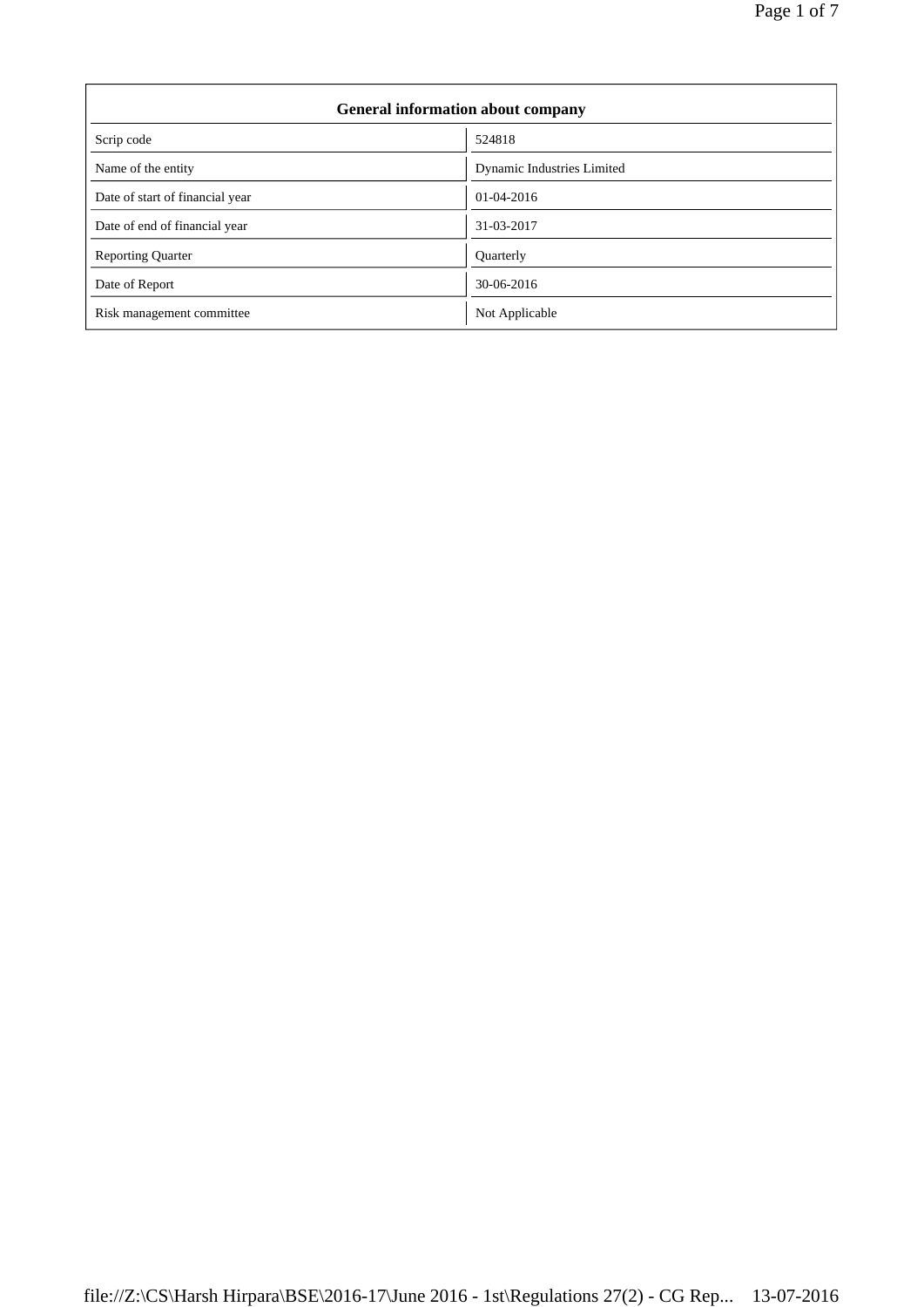| <b>Annexure 1</b>                                                |                                                          |                                                         |                                                                |
|------------------------------------------------------------------|----------------------------------------------------------|---------------------------------------------------------|----------------------------------------------------------------|
| <b>Annexure 1</b>                                                |                                                          |                                                         |                                                                |
| <b>III.</b> Meeting of Board of Directors                        |                                                          |                                                         |                                                                |
| Disclosure of notes on meeting of board of directors explanatory |                                                          |                                                         |                                                                |
| Sr                                                               | $Date(s)$ of meeting (if any) in the<br>previous quarter | $Date(s)$ of meeting (if any) in the<br>current quarter | Maximum gap between any two consecutive (in<br>number of days) |
|                                                                  | 09-02-2016                                               |                                                         |                                                                |
| 2                                                                |                                                          | 21-04-2016                                              | 71                                                             |
| 3                                                                |                                                          | 30-05-2016                                              | 38                                                             |
| 4                                                                |                                                          | 15-06-2016                                              | 15                                                             |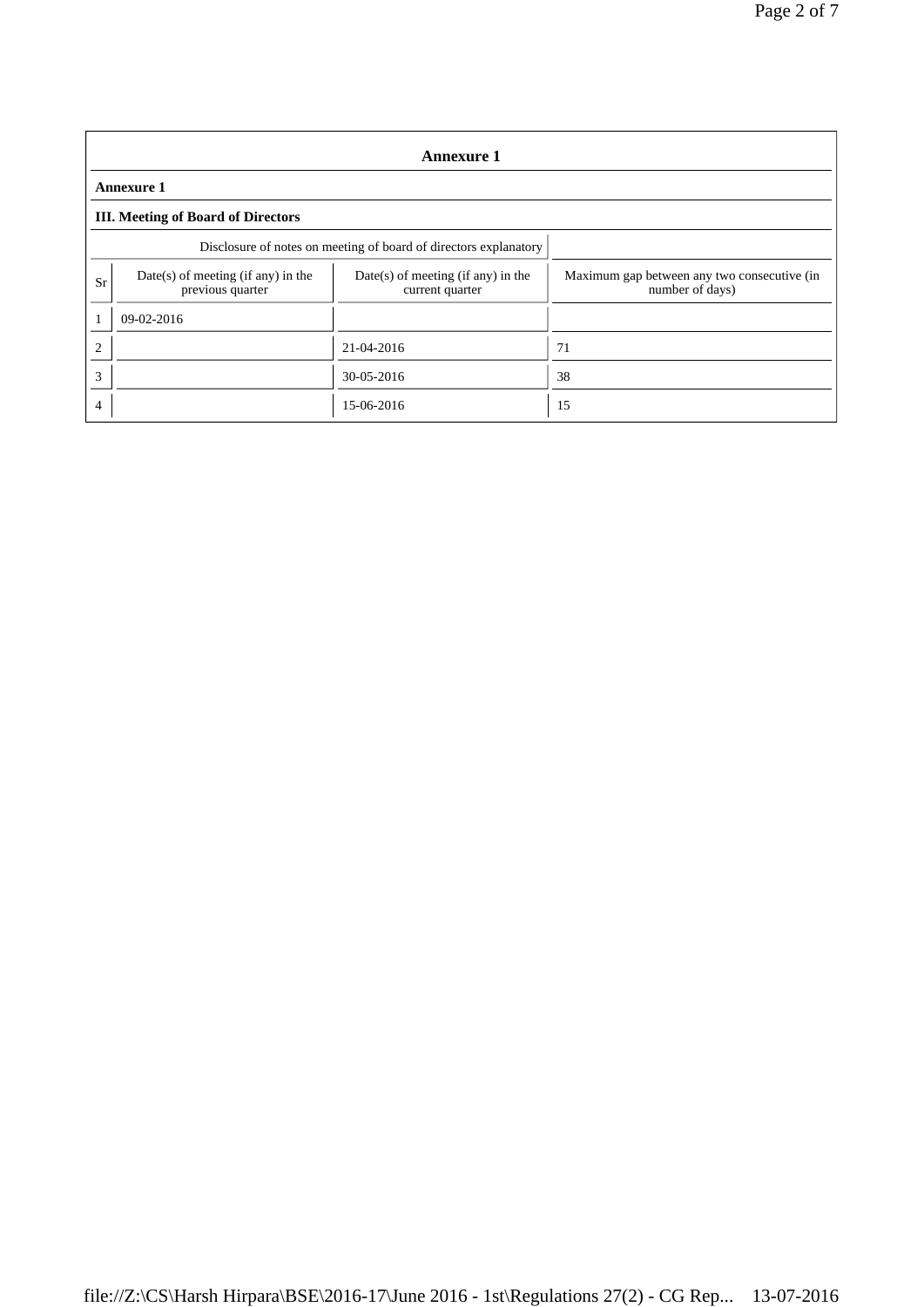| <b>Annexure 1</b>                                        |                                                  |                                                                     |                                                     |                                           |                                                                     |                                                                               |
|----------------------------------------------------------|--------------------------------------------------|---------------------------------------------------------------------|-----------------------------------------------------|-------------------------------------------|---------------------------------------------------------------------|-------------------------------------------------------------------------------|
|                                                          | <b>IV. Meeting of Committees</b>                 |                                                                     |                                                     |                                           |                                                                     |                                                                               |
| Disclosure of notes on meeting of committees explanatory |                                                  |                                                                     |                                                     |                                           |                                                                     |                                                                               |
| Sr                                                       | Name of<br>Committee                             | $Date(s)$ of meeting<br>of the committee in<br>the relevant quarter | Whether<br>requirement of<br>Ouorum met<br>(Yes/No) | Requirement of<br>Ouorum met<br>(details) | $Date(s)$ of meeting<br>of the committee in<br>the previous quarter | Maximum gap between<br>any two consecutive<br>meetings (in number of<br>days) |
| 1                                                        | Audit Committee                                  | 30-05-2016                                                          | <b>Yes</b>                                          | $1/3$ or $2$<br>whichever is<br>higher    | 09-02-2016                                                          | 110                                                                           |
| $\overline{2}$                                           | Nomination and<br>remuneration<br>committee      | 21-04-2016                                                          | Yes                                                 | <b>NA</b>                                 |                                                                     |                                                                               |
| 3                                                        | <b>Stakeholders</b><br>Relationship<br>Committee | 13-06-2016                                                          | Yes                                                 | NA                                        |                                                                     |                                                                               |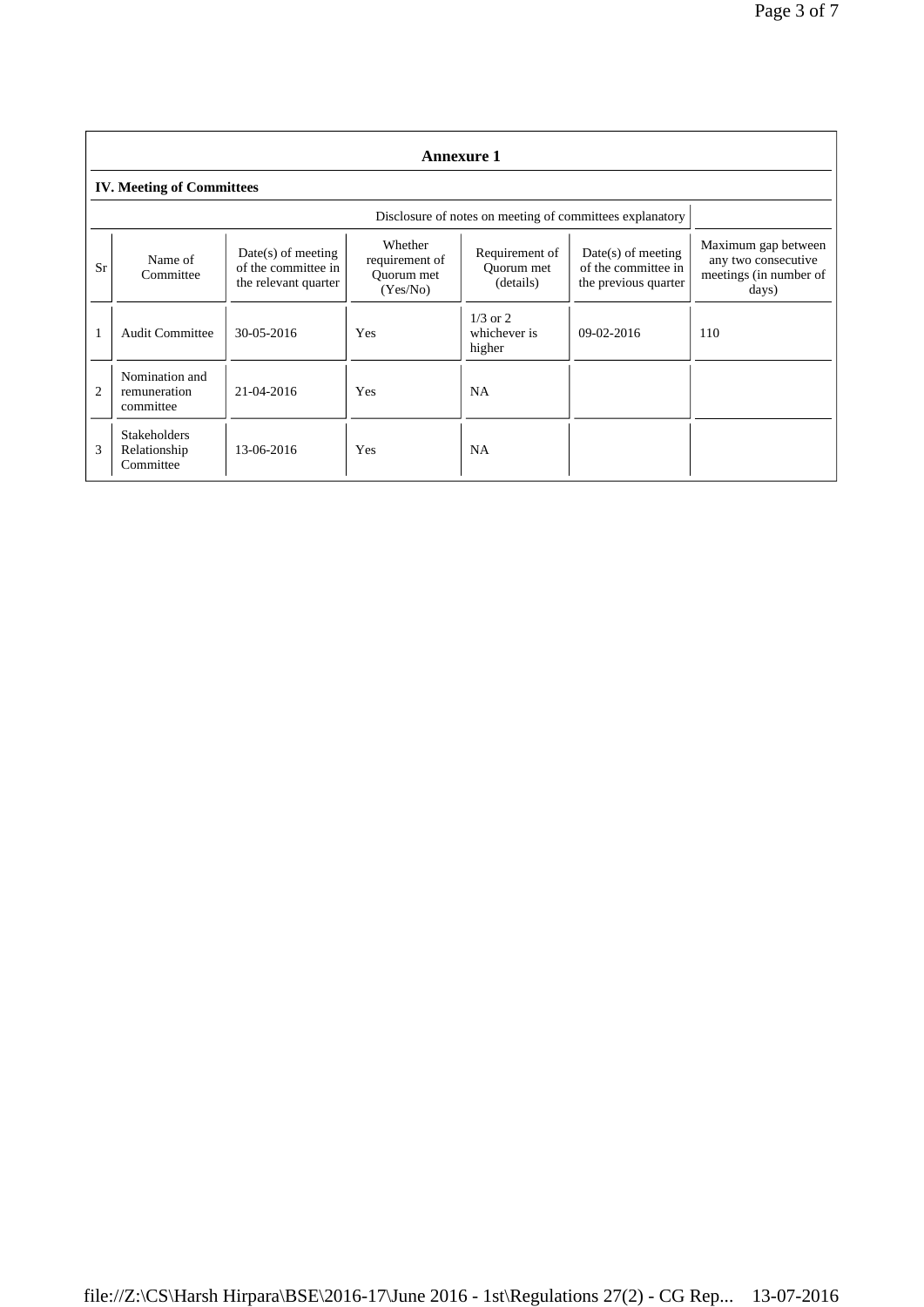| Annexure 1                           |                                                                                                           |                                  |                                                                    |
|--------------------------------------|-----------------------------------------------------------------------------------------------------------|----------------------------------|--------------------------------------------------------------------|
| <b>V. Related Party Transactions</b> |                                                                                                           |                                  |                                                                    |
| Sr                                   | Subject                                                                                                   | Compliance status<br>(Yes/No/NA) | If status is "No" details of non-<br>compliance may be given here. |
|                                      | Whether prior approval of audit committee obtained                                                        | Yes                              |                                                                    |
| $\overline{c}$                       | Whether shareholder approval obtained for material RPT                                                    | <b>NA</b>                        |                                                                    |
| 3                                    | Whether details of RPT entered into pursuant to omnibus<br>approval have been reviewed by Audit Committee | Yes                              |                                                                    |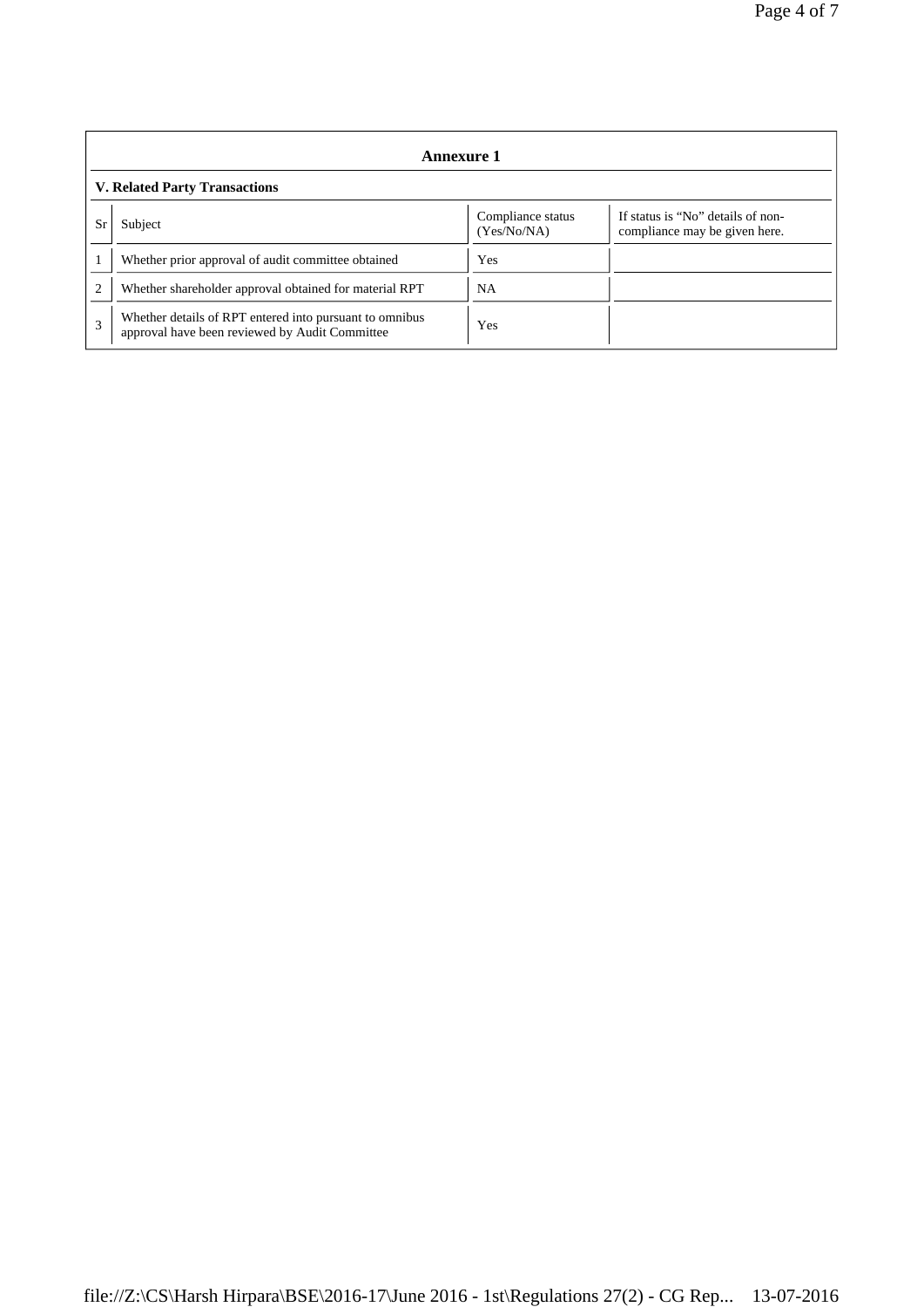| Annexure 1              |                                                                                                                                                                                                                 |                               |  |
|-------------------------|-----------------------------------------------------------------------------------------------------------------------------------------------------------------------------------------------------------------|-------------------------------|--|
| <b>VI.</b> Affirmations |                                                                                                                                                                                                                 |                               |  |
| Sr                      | Subject                                                                                                                                                                                                         | Compliance status<br>(Yes/No) |  |
| 1                       | The composition of Board of Directors is in terms of SEBI (Listing obligations and disclosure requirements)<br>Regulations, 2015                                                                                | Yes                           |  |
| $\overline{c}$          | The composition of the following committees is in terms of SEBI(Listing obligations and disclosure<br>requirements) Regulations, 2015 a. Audit Committee                                                        | Yes                           |  |
| 3                       | The composition of the following committees is in terms of SEBI(Listing obligations and disclosure<br>requirements) Regulations, 2015. b. Nomination & remuneration committee                                   | Yes                           |  |
| 4                       | The composition of the following committees is in terms of SEBI(Listing obligations and disclosure<br>requirements) Regulations, 2015. c. Stakeholders relationship committee                                   | Yes                           |  |
| 5                       | The composition of the following committees is in terms of SEBI(Listing obligations and disclosure<br>requirements) Regulations, 2015. d. Risk management committee (applicable to the top 100 listed entities) | <b>NA</b>                     |  |
| 6                       | The committee members have been made aware of their powers, role and responsibilities as specified in SEBI<br>(Listing obligations and disclosure requirements) Regulations, 2015.                              | Yes                           |  |
| 7                       | The meetings of the board of directors and the above committees have been conducted in the manner as<br>specified in SEBI (Listing obligations and disclosure requirements) Regulations, 2015.                  | Yes                           |  |
| 8                       | This report and/or the report submitted in the previous quarter has been placed before Board of Directors.                                                                                                      | Yes                           |  |